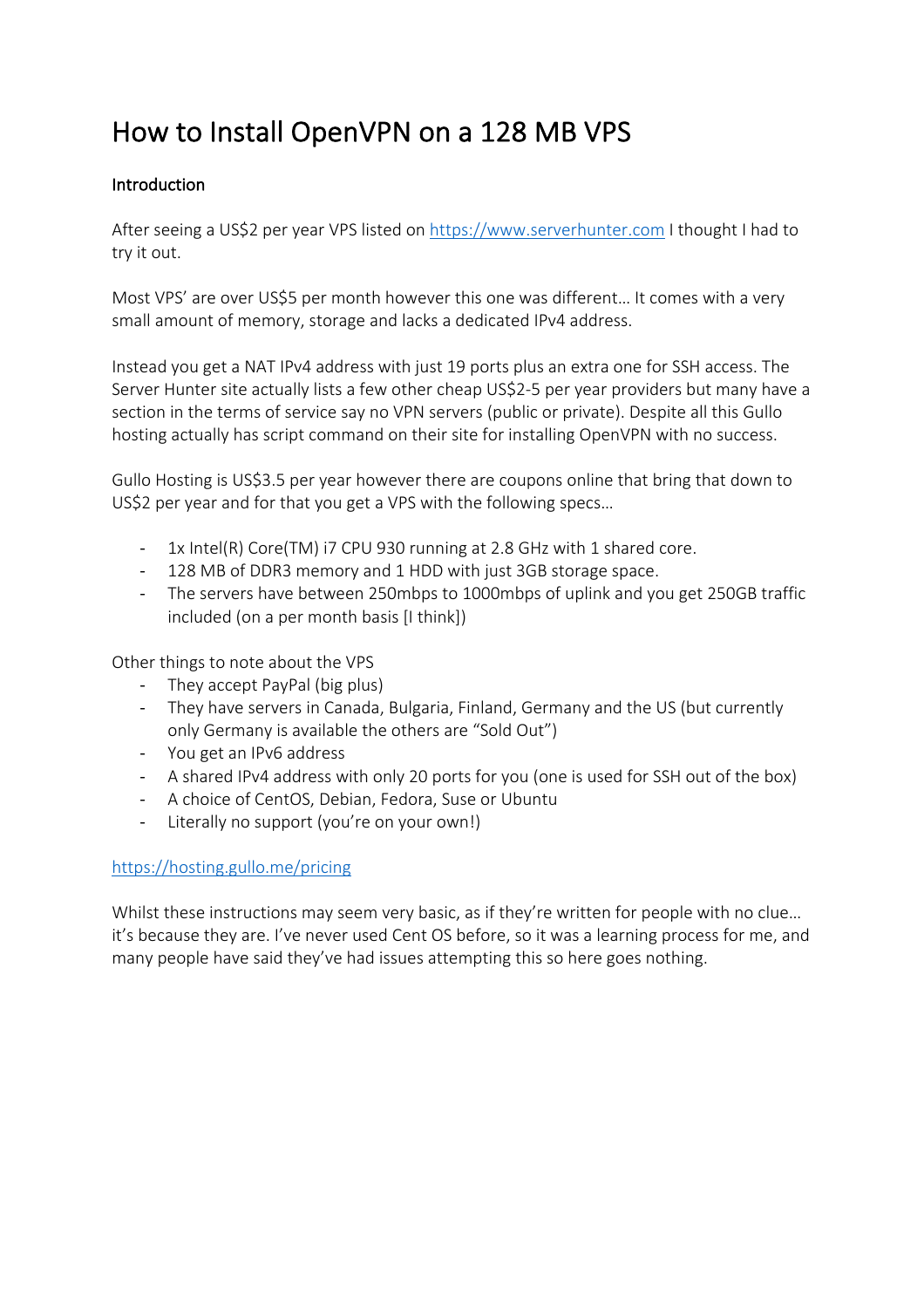#### Control Panel Setup

Once you've purchased a server it takes around 3-4 minutes for an email to arrive with details to access the control panel. After logging in you'll be greeted by this page:

| Status                 | Online            |  |                                       |                                          | Operating System CentOS 7 64bit Minimal |  |  |  |
|------------------------|-------------------|--|---------------------------------------|------------------------------------------|-----------------------------------------|--|--|--|
| <b>IPv4 Address</b>    |                   |  |                                       | IPv6 Address 1                           |                                         |  |  |  |
| IP Address             |                   |  |                                       | Disk Space 3 GB                          |                                         |  |  |  |
| Virtualization Type    | <b>A</b> (OpenVZ) |  |                                       | Bandwidth 125 GB                         |                                         |  |  |  |
| Hostname               |                   |  |                                       | Memory 128 MB                            |                                         |  |  |  |
|                        | Node CA-VZ1       |  |                                       | VSwap 0 KB                               |                                         |  |  |  |
| <b>Bandwidth Usage</b> |                   |  |                                       |                                          | 1.05 GB of 125 GB Used / 123.95 GB Free |  |  |  |
| Memory Usage           | 9%                |  |                                       | 11.65 MB of 128 MB Used / 116.35 MB Free |                                         |  |  |  |
| VSwap Usage            |                   |  |                                       |                                          | 0 KB of 0 KB Used / 0 KB Free           |  |  |  |
| 21%<br>Disk Usage      |                   |  | 640.03 MB of 3 GB Used / 2.37 GB Free |                                          |                                         |  |  |  |

If you scroll down, you'll want to make sure TUN/TAP is turned on (It'll most likely be off by default)

| Settings       | Hostname Root/Admin Password Network API |  | <b>Statistics</b> |
|----------------|------------------------------------------|--|-------------------|
|                |                                          |  |                   |
| <b>TUN/TAP</b> |                                          |  |                   |
| On             | $\frac{\text{A}}{\text{V}}$              |  |                   |
| PPP            |                                          |  |                   |
| Off            | ÷                                        |  |                   |

I'd also recommend adding a new hostname and a strong root password.

| <b>Settings</b><br><b>Root/Admin Passwo</b><br>Hostname | <b>Net</b><br>Root/Admin Password<br><b>Settings</b><br>Hostname |
|---------------------------------------------------------|------------------------------------------------------------------|
| New Hostname                                            | New Root Password                                                |
| Change                                                  | Change                                                           |

Now is when I reinstalled the system OS to make sure all those changes have updated. This can be done via the reinstall button

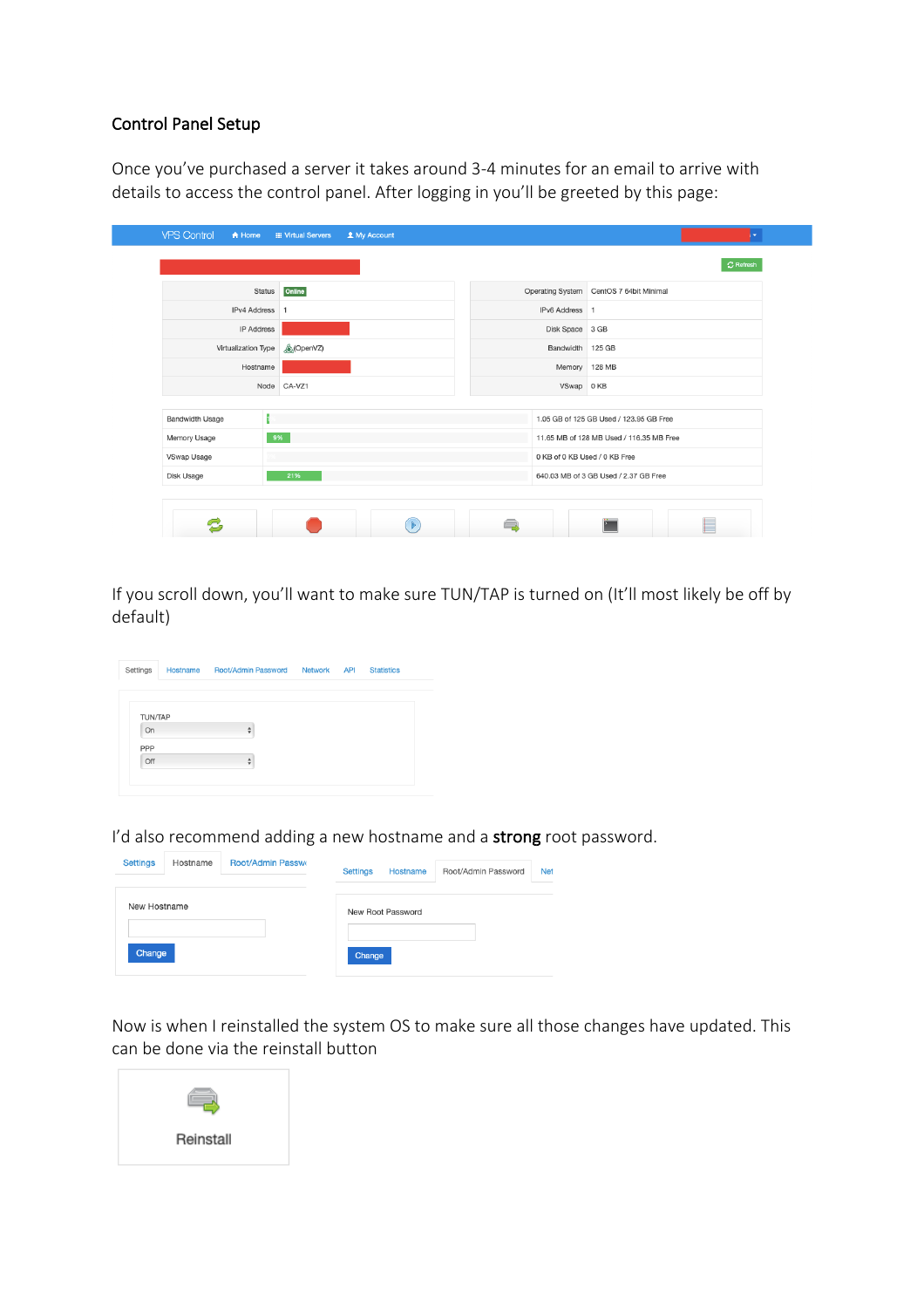Now I'd normally use Ubuntu cause that's what I'm most familiar with however after trying multiple times with no success I quickly gave up on Ubuntu and tried Cent OS. The first few attempts didn't work but now I've got it working with "CentOS 7 64bit Minimal"

 $\circ$ 



So, pick that one then click "reinstall" at the bottom. You'll be asked to confirm and then you'll need to wait for around 5 minutes before doing anything.

#### SSH into VPS

Now you should be able to SSH into your VPS. Big thing to note is the port

ssh root@???.???.???.??? -p ?????

This should now just give you an SSH window logged in as root.



#### Installing OpenVPN

The first thing that is recommended is a quick update (which might take a while… mine had 271 updates to run)

yum update

Then fetch the script for installing OpenVPN

```
wget https://raw.githubusercontent.com/Angristan/openvpn-
install/master/openvpn-install.sh -O centos7-vpn.sh
```
Then give the script permissions to run

```
chmod +x centos7-vpn.sh
```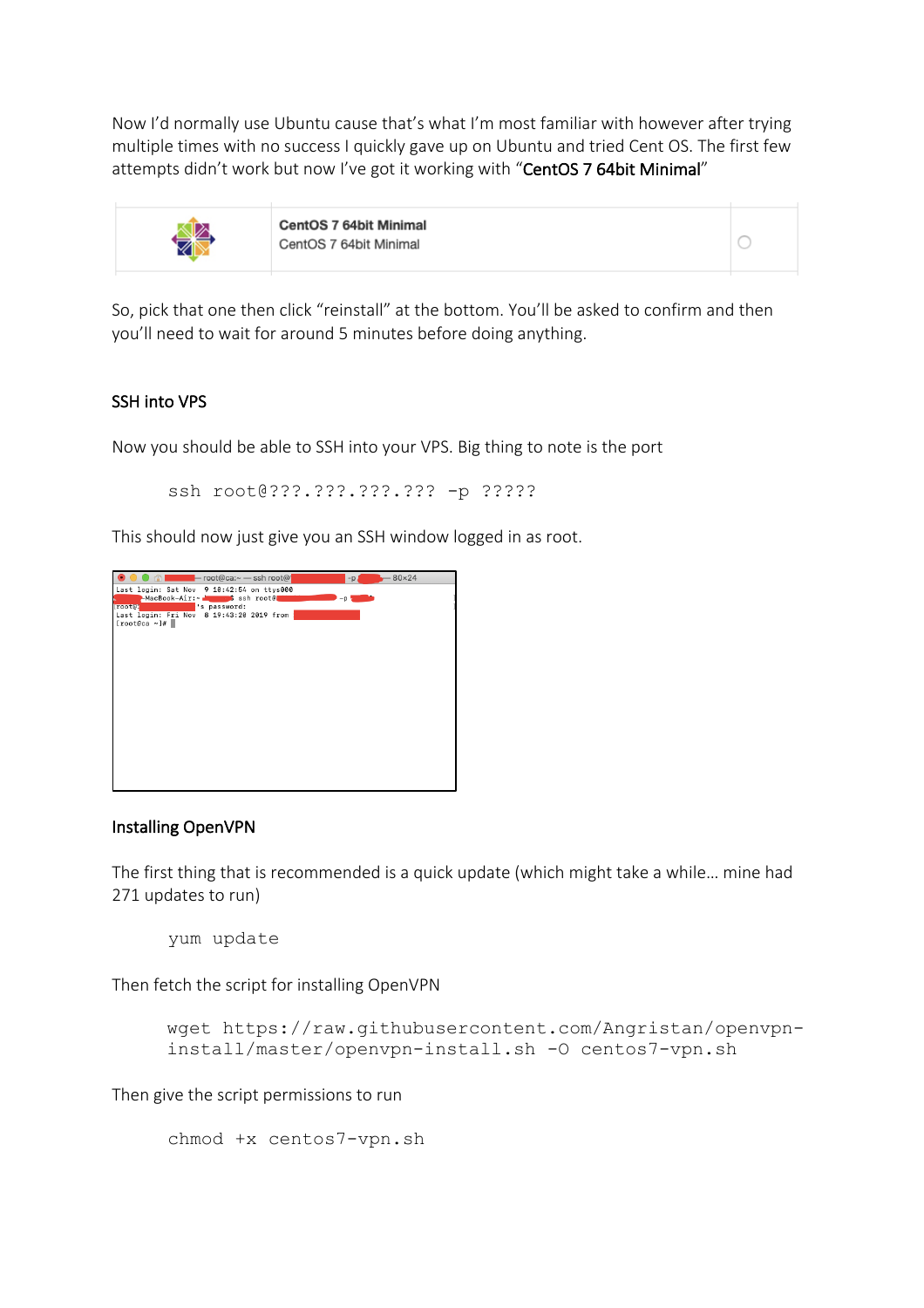and finally run the script

```
bash ./centos7-vpn.sh
```
You should get something that looks like this: (It'll most likely auto fill with the internal IP address and which point I just pressed enter)

```
[[root@ca ~]# bash ./centos7-vpn.sh
Welcome to the OpenVPN installer!
The git repository is available at: https://github.com/angristan/openvpn-install
I need to ask you a few questions before starting the setup.
You can leave the default options and just press enter if you are ok with them.
I need to know the IPv4 address of the network interface you want OpenVPN listen
ing to.
Unless your server is behind NAT, it should be your public IPv4 address.
IP address: J
```
It'll then ask for the Public IPv4 address (this can be found at link provided in the initial setup email)

```
It seems this server is behind NAT. What is its public IPv4 address or hostname?
We need it for the clients to connect to the server.
Public IPv4 address or hostname:
```
It'll then check for IPv6 compatibility and whilst you could run it on IPv6, I said no because neither my fixed ISP or mobile phone plan supports IPv6 so it's pointless to me.

```
Checking for IPv6 connectivity...
Your host appears to have IPv6 connectivity.
Do you want to enable IPv6 support (NAT)? [y/n]: n
```
Then you need to specify the port you wish to use

The setup email will provide a link to your external IP as well as a list of the ports you have access to. This will look something like: "Port Range : XXXXX to XXXXX"

Make sure you tell the OpenVPN server you wish to specify a port (Option 2)

```
What port do you want OpenVPN to listen to?
   1) Default: 1194
   2) Custom
   3) Random [49152-65535]
Port choice [1-3]: 2
```
and then you need to specify the exact port you want to use (pick one from your range):

```
Custom port [1-65535]:
```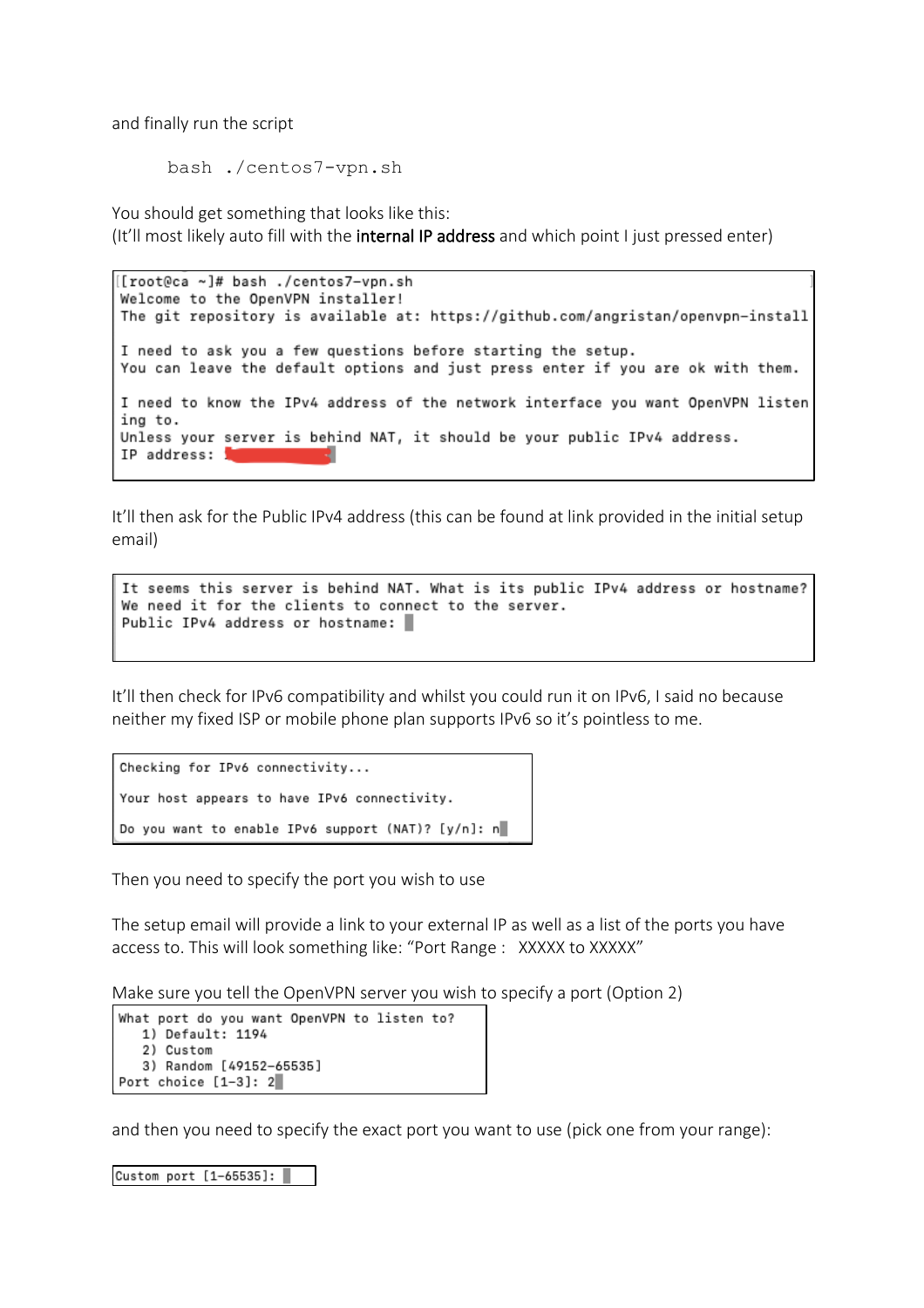Most of the other questions will be the default option where it'll auto fill the value for you

Select number 1 for UDP:

```
What protocol do you want OpenVPN to use?
UDP is faster. Unless it is not available, you shouldn't use TCP.
  1) UDP<br>2) TCP
Protocol [1-2]: 1
```
Pick a DNS provider… you can use the default server one or use something like Google or Cloudflare. Cloudflare (number 3) is the default and uses the 1.1.1.1 server which you can read more about here https://1.1.1.1/dns/

```
What DNS resolvers do you want to use with the VPN?
   1) Current system resolvers (from /etc/resolv.conf)
   2) Self-hosted DNS Resolver (Unbound)
   3) Cloudflare (Anycast: worldwide)
   4) Quad9 (Anycast: worldwide)
   5) Quad9 uncensored (Anycast: worldwide)
   6) FDN (France)
   7) DNS.WATCH (Germany)
   8) OpenDNS (Anycast: worldwide)
   9) Google (Anycast: worldwide)
   10) Yandex Basic (Russia)
   11) AdGuard DNS (Russia)
   12) Custom
DNS [1-12]: 3
```
#### Select **no** to compression:

```
Do you want to use compression? It is not recommended since the VORACLE attack m
ake use of it.
Enable compression? [y/n]: n
```
no to custom encryption settings:

```
Do you want to customize encryption settings?
Unless you know what you're doing, you should stick with the default parameters
provided by the script.
Note that whatever you choose, all the choices presented in the script are safe.
 (Unlike OpenVPN's defaults)
See https://github.com/angristan/openvpn-install#security-and-encryption to lear
n more.
Customize encryption settings? [y/n]: n
```
It will the display the following message at which point you just press any key and then wait for the install

```
Okay, that was all I needed. We are ready to setup your OpenVPN server now.
You will be able to generate a client at the end of the installation.
Press any key to continue...
```
After a minute it will ask for a client name. You can use anything but I've just called mine "main"

```
Tell me a name for the client.
Use one word only, no special characters.<br>Client name: main
```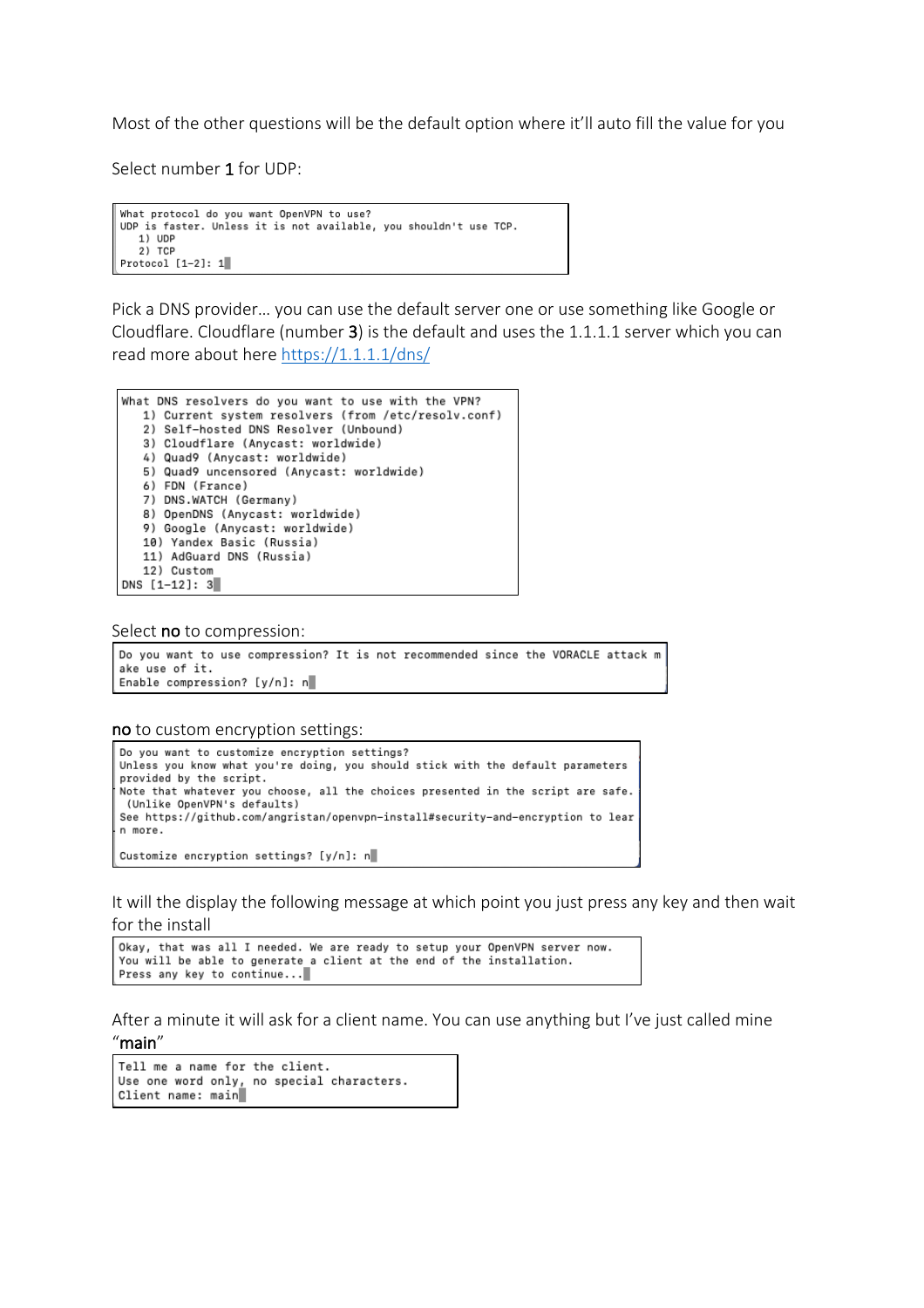You'll then be asked if you want to add a password for the client. Whilst the default is a passwordless client, I'd recommend using a password that way if anyone ever gets hold of your connection file, they'll still need a password to connect to your VPN server.

```
Do you want to protect the configuration file with a password?
(e.g. encrypt the private key with a password)
  1) Add a passwordless client
   2) Use a password for the client
Select an option [1-2]: 2
```
It will then ask for the password twice  $(2^{nd}$  time to verify).

```
Using SSL: openssl OpenSSL 1.0.2k-fips 26 Jan 2017
Generating a 256 bit EC private key
writing new private key to '/etc/openvpn/easy-rsa/pki/private/main.key
Enter PEM pass phrase:
Verifying - Enter PEM pass phrase:
```
The server installation is now complete!

You can check the server status using the command

systemctl status openvpn@server

This should spit out that the server is now running:

```
. openvpn@server.service - OpenVPN Robust And Highly Flexible Tunneling Application On server
  Loaded: loaded (/etc/systemd/system/openvpn@.service; enabled; vendor preset: disabled)
  Active: active (running) since Sat 2019-11-09 01:30:45 UTC; 3min 25s ago
```
#### Connecting to the server

In the process of installing the server you've just created a connection profile called main.opvn which is saved in the main root directory.

You should be able to see both the install script and the connection file by using the list directory command

ls

Which should display the following: [[root@ca ~]# 1s centos7-vpn.sh main.ovpn

You now need the main.ovpn file on your desktop or phone to connect. Unlike many other VPS servers there is no pre-installed FTP server which makes it harder to get that file and whilst you could setup a FTP server and port forward, I'm lazy and don't want to deal with the extra install involved in that process. Instead I'm just going to copy the text out of the install file. If you have SCP access you could use that however I'm not sure if it'll work with the limited ports available.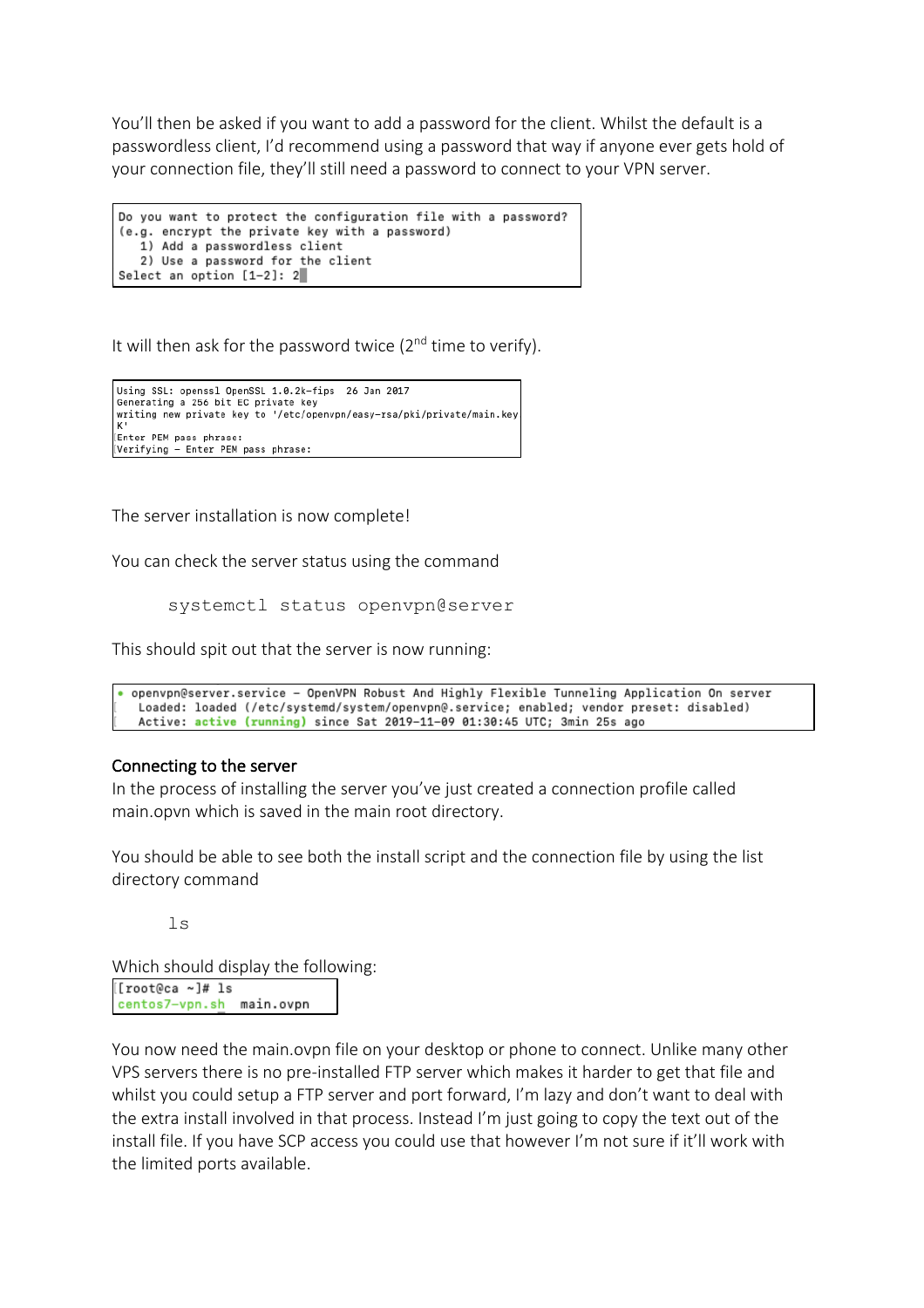Being such a light OS there isn't text editor installed but you can install nano

yum install nano

This will ask you if the download size (around 1.6MB is ok) so just enter y

It should only take a few seconds and it'll then say "complete!"

It's now possible to open the OVPN configuration file with nano by entering

nano main.ovpn

You'll be greeted by the following which you can copy and paste into a text editor. I'm using sublime text and make sure you scroll down to capture it all. Make sure you don't copy the same line twice as it needs to match exactly (scroll down will still show some of the lines that you may have previously copied). Mine has 78 lines and it should be the same assuming you've entered a password for the configuration file.

| GNU nano 2.3.1                                                                                                                                                                                                        | File: main.ovpn             |                                            |                              |                                  |
|-----------------------------------------------------------------------------------------------------------------------------------------------------------------------------------------------------------------------|-----------------------------|--------------------------------------------|------------------------------|----------------------------------|
| Elient<br>proto udp<br>remote<br>dev tun<br>resolv-retry infinite<br>nobind<br>persist-key<br>persist-tun<br>remote-cert-tls server<br>$versify -$<br>auth SHA256<br>auth-nocache<br>cipher AES-128-GCM<br>tls-client |                             |                                            |                              |                                  |
| tls-version-min 1.2<br>tls-cipher<br>setenv opt block-outside-dns # Prevent Windows 10 DNS leak<br>verb 3<br>$<$ ca><br>-----BEGIN CERTIFICATE-----<br>-----END CERTIFICATE-----                                      |                             |                                            |                              |                                  |
| $\angle$ ca><br><cert><br/>-----BEGIN CERTIFICATE-----</cert>                                                                                                                                                         |                             |                                            |                              |                                  |
| AG Get Help<br>AX Exit<br>^0 WriteOut<br>^5 Justify                                                                                                                                                                   | at Read File<br>An Where Is | <b>AV</b> Prev Page<br><b>AV</b> Next Page | 43 Cut Text<br>40 UnCut Text | <b>AC</b> Cur Pos<br>AT To Spell |

Once done you can exit the nano editor by pressing Control-X

Save this file from your text editor making sure to use the same name and extension .ovpn as its saved on the VPS.

|       | Save As: main.ovpn |   |           |
|-------|--------------------|---|-----------|
| Tags: |                    |   |           |
|       | <b>Desktop</b>     | Ĉ | $\lambda$ |

Now you can open the file using your preferred OpenVPN client. On a Mac I use Tunnelblick however you can also a Mac or Windows client from the OpenVPN website https://openvpn.net/client-connect-vpn-for-windows/ or use the mobile apps for iOS or Android.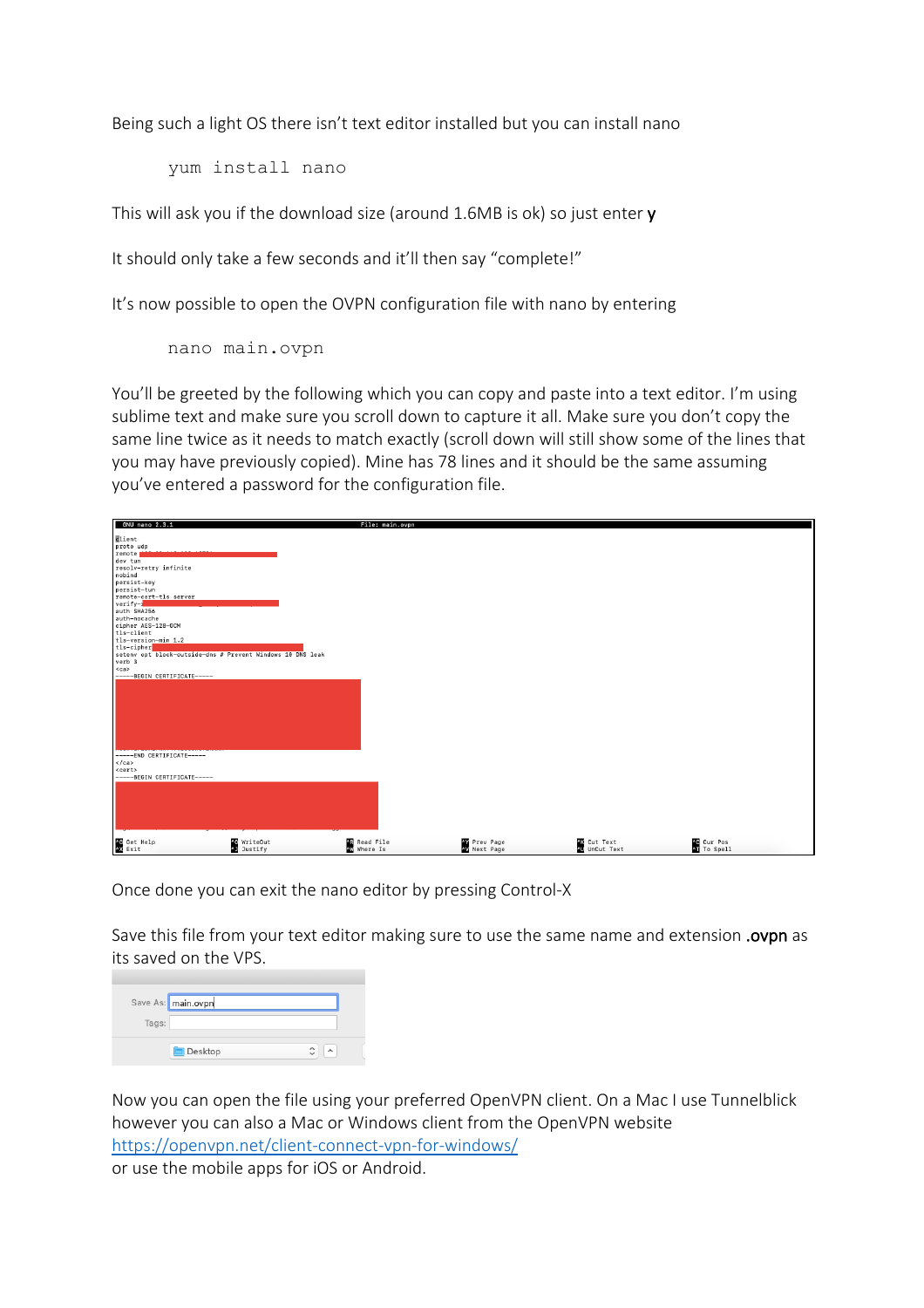Tunnelblick prompts if you wish to install for all users or just yourself (your preference) and then after pressing connect you'll be asked for the profile password you setup during install.

| Tunnelblick: Passphrase Required |                                                |  |  |  |  |  |  |
|----------------------------------|------------------------------------------------|--|--|--|--|--|--|
| ·WW-                             | A passphrase is required to connect to<br>main |  |  |  |  |  |  |
|                                  |                                                |  |  |  |  |  |  |
| Save in Keychain                 |                                                |  |  |  |  |  |  |
|                                  | <b>OK</b><br>Cancel                            |  |  |  |  |  |  |

It should then be connected via your VPS server:



#### Status and Control Commands

```
If you want to stop the OpenVPN server use:
      systemctl stop openvpn@server
```
If you want to start the OpenVPN server use: systemctl start openvpn@server

If you want to restart the OpenVPN server use: systemctl restart openvpn@server

If you want to check the OpenVPN server is running use: systemctl status openvpn@server

Finally, on such a small server performance is often important. In standby (sleep mode) OpenVPN uses around 4% of the memory and 0% of the CPU.

This can be viewed by using the top command:

top